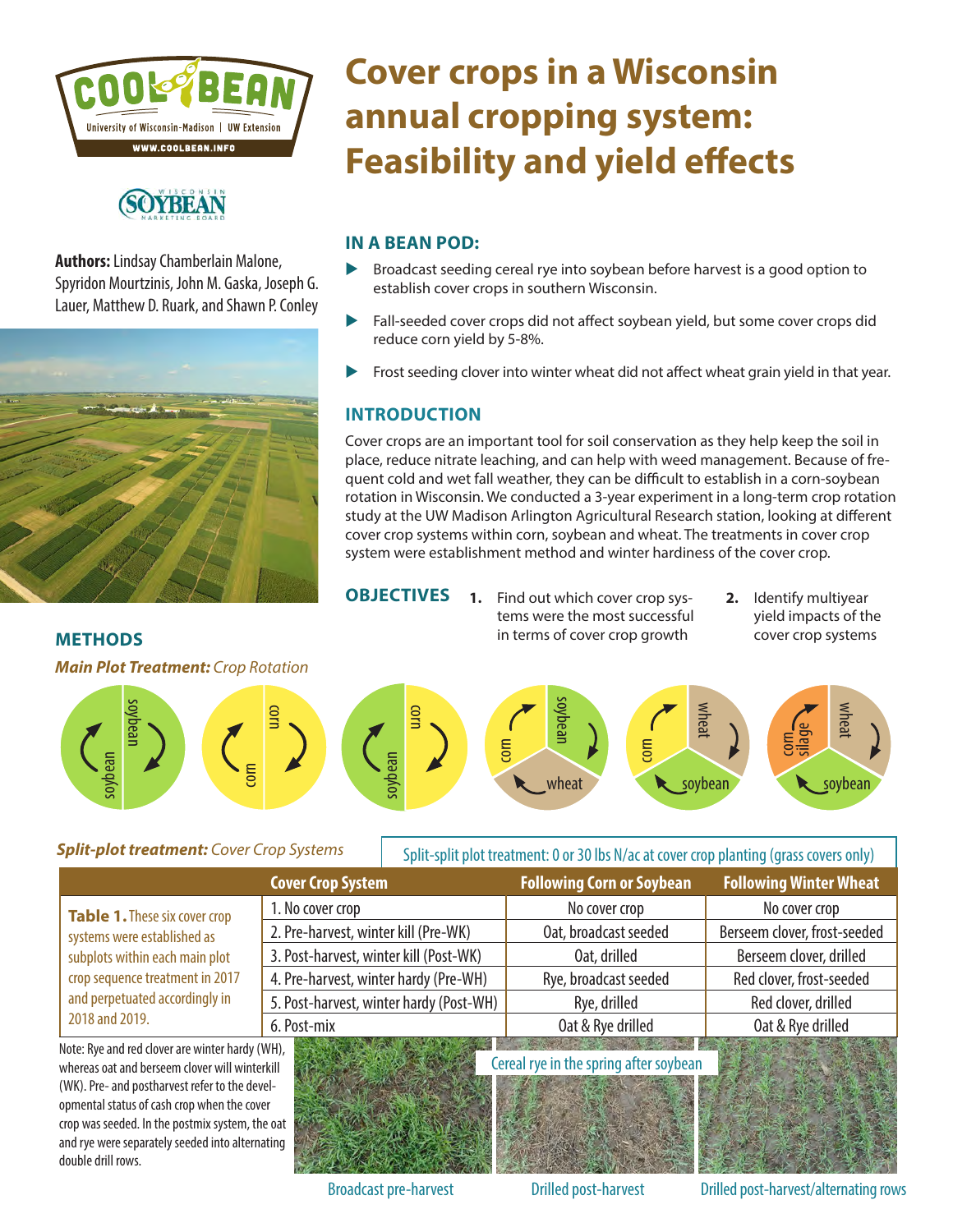#### **Key for figures**



**Figure 1. Cereal rye broadcast pre-harvest into soybean was the most successful cover crop treatment for the options following corn and soybean.**  These boxplots show the spread of percentage green ground cover before frost in the fall and burndown in the spring, with all soybean rotation treatments and corn rotation treatments grouped together. The middle line in each box shows the median value, and the upper and lower whiskers represent the largest or smallest value unless those values lay further than 1.5 times the range between first and third quartiles, indicated by circles. Data from 24 soybean plots are summarized in each treatment's box plot, and 18 plots for corn.

#### **RESULTS AND DISCUSSION PART 1:**  *WHICH COVER CROP SYSTEMS WORKED?*

Cover crop growth was quantified by percentage green ground cover, using the Canopeo App. We summarized this data in boxplots by crop and cover crop type (Figures 1 and 2) as an overview of cover crop performance following either corn, soybean, or wheat. In general, there was little growth overall in spring 2018, but some cover crop types grew well in spring of 2019 and 2020. Most cover crop types had low or no growth after corn and soybean (Figure 1). Volunteer wheat was present in most plots following wheat, leading to greater percentage ground cover values.



#### Cover Crop System Following Wheat



**Figure 2. Volunteer wheat elevated percentage green ground cover in plots following wheat, but red clover treatments were generally more successful.** These boxplots show the spread of percentage green ground cover before frost in the fall and burndown in the spring, with all soybean rotation treatments and corn rotation treatments grouped together. The middle line in each box shows the median value, and the upper and lower whiskers represent the largest or smallest value unless those values lay further than 1.5 times the range between first and third quartiles, indicated by circles.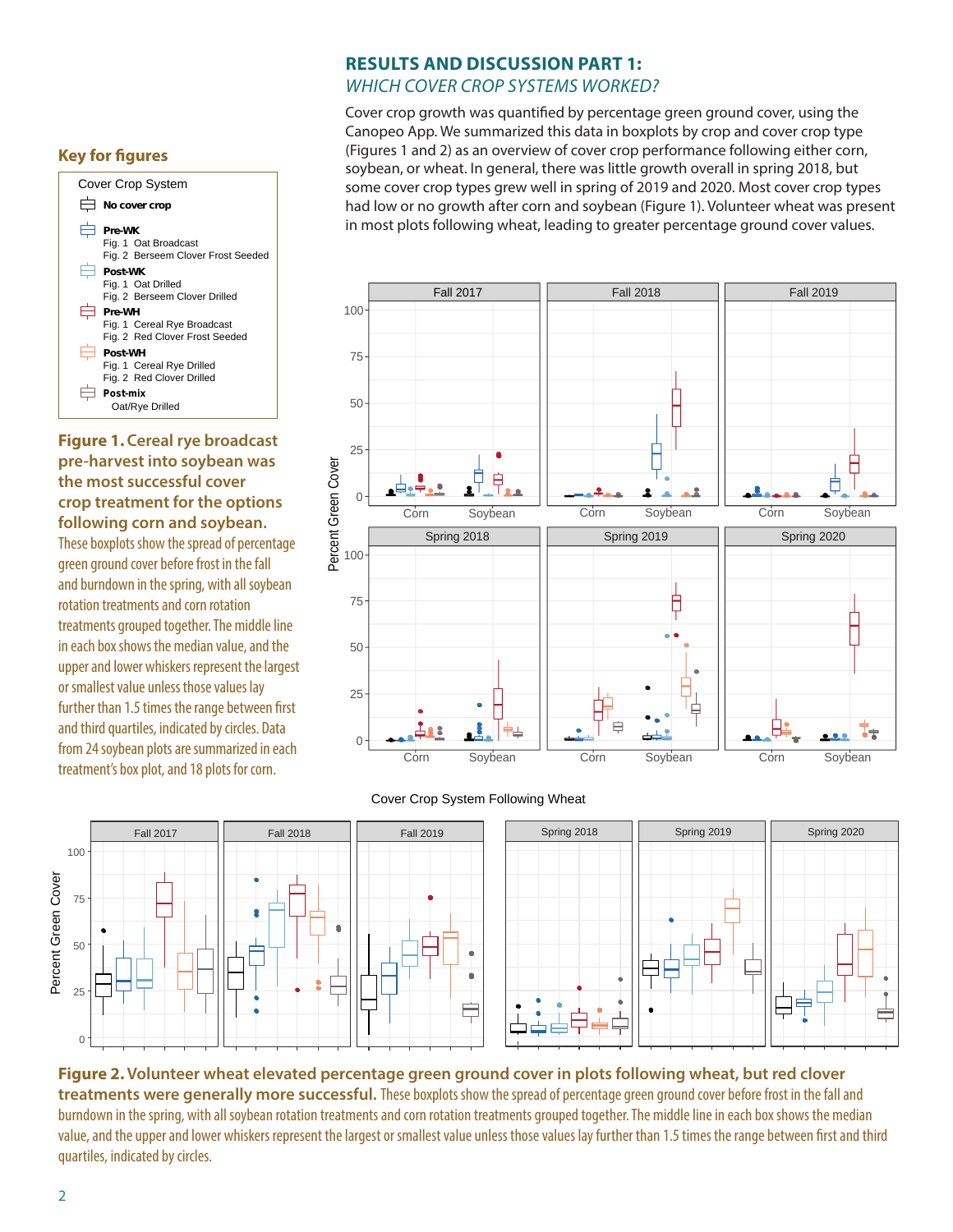#### *Aerial seeding was more successful following soybean than corn*

Cover crops planted after corn and soybean had the same species and establishment methods within each of our six systems, but there was differential success of establishment based on the previous crop. In general, pre-WH (cereal rye, broadcast before harvest) had the most ground cover, particularly after soybean. For comparison, the greatest percentage ground cover following corn in spring 2019 was post-WH (22.4%) and in spring 2020 was pre-WH (6.7%). This crop-phase effect is also evident in Figure 1. Differential cover crop growth may be due to later corn harvest than soybean and corn residue blocking light to the cereal rye seedlings and creating an extra barrier to grow through.

#### *Limited growth meant that alternating oat and rye didn't matter*

Alternating rows of oat and rye (postmix) was intended to improve the seedbed and reduce yield effects from cereal rye on corn, but the small amount of cereal rye growth in our postharvest drilled treatments did not have an effect on corn yield (Table 3). This type of precision planting may be a good option for drilling grass cover crops after corn silage or areas farther south than Wisconsin.

#### *N application at cover crop establishment did not increase cereal rye growth*

Another objective of our study was assessing whether N applied at cover crop establishment time would have an effect on cover crop growth in the spring for treatments that included cereal rye (pre-WH, post-WH, and postmix). Over the 3 years, the effect of N application was inconsistent, only increasing percentage green cover in one instance. The lack of difference for most treatments and inconsistent response to N-application indicates that fall-applied N is not a reliable method of increasing cover crop growth.

#### *Frost seeding or drilling after wheat harvest are both viable options to establish a clover cover crop*

Unlike cover crop treatments following corn and soybean, there was not a treatment that consistently resulted in the highest percentage green cover after wheat. One rotation treatment, CWS-L, tended to have the highest percentage green cover, which may be related to the removal of wheat straw in these plots because there is less crop residue to shade seedlings or provide a physical barrier to grow through. The presence of volunteer wheat, however, likely diluted differences between treatments. Based on qualitative observations in the field, pre-WH (red clover, frost seeded) performed the best in most years. We measured percentage green cover twice each year: before frost and before termination in the spring. In late August, however, the red clover frost-seeded treatment was the only cover crop that outcompeted volunteer wheat, meaning that the stand was nearly pure red clover, while other cover crop treatments clearly were a mix of wheat or other grass weeds and the cover crop species. Red clover that had been drilled after wheat harvest (post-WH) had similar regrowth to the frost-seeded red clover each spring in our study (Figure 2), indicating that benefits of the cover crop in the following season may be similar.



Frost seeded red clover growth – by September 2017 this was the only treatment to outcompete volunteer wheat.



Pre-harvest seeding of cover crops reduces the time spent fallow! Frost seeded red clover (left) versus red clover drilled after wheat harvest (right) two weeks after clover was drilled, and three weeks after wheat harvest.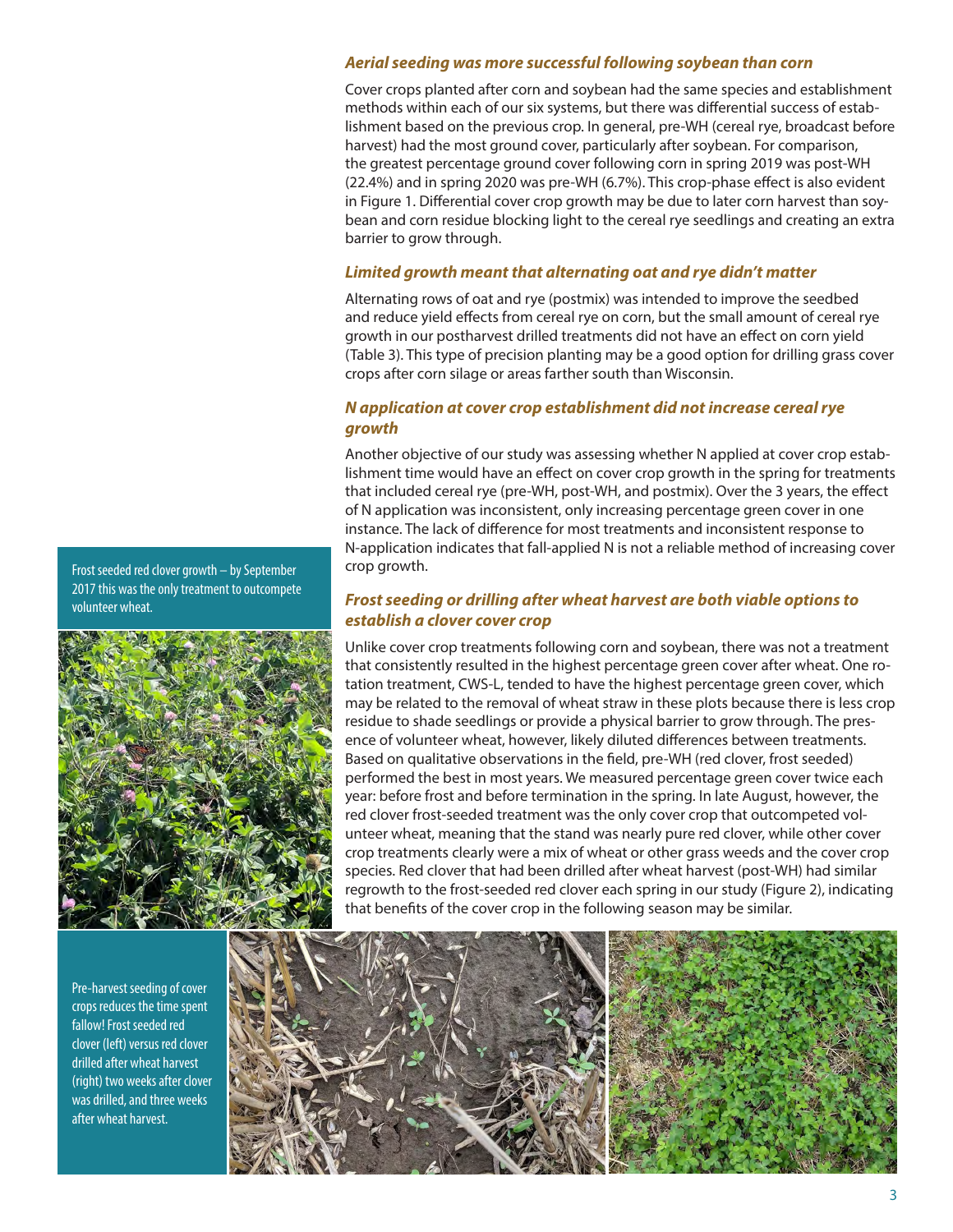

#### *Fall weather in Wisconsin limits cover cropping options after corn or soybean*

Limited growing degree units (GDUs) before winter hinders the options for Wisconsin farmers looking to establish a cover crop after corn or soybean. We aerially seeded cereal rye or oat into corn or soybean in early to mid-September for all 3 years of this study to extend the growing season compared to drilling after crop harvest. In 2017 and 2018, the same species were drilled postharvest in mid-October and early November 2019. For these 3 years, there was an average accumulation of 466 GDUs for cereal rye (base temperature 0 °C) between 15 September and 15 October (524 GDUs in 2017, 420 GDUs in 2018, and 456 GDUs in 2019), which approximately represents the additional GDUs accumulated for preharvest broadcast treatments compared with postharvest drill. Although there were fluctuations in temperature each year, planting these covers approximately 1 month earlier improved the chances of a successful cover crop establishment – especially for cereal rye after soybean.

If aerially seeding cover crops is not a feasible option, farmers might consider planting a slightly earlier soybean maturity group, which is an approach already recommended when wheat is to be planted following soybean [\(Gaska et al., 2021\)](https://coolbean.info/wp-content/uploads/sites/3/2021/01/EarlySoybeanWheat_Final.pdf). The soybean varieties used in this study were maturity group 1.4 to 1.5; earlier than typically planted (2.0 to 2.5) in south-central Wisconsin. This earlier maturing soybean was chosen to ensure sufficient time to plant wheat in some crop sequences. We established the cover crops after the corn and soybeans were harvested and did not take advantage of the early maturity of the soybeans. Still, establishing cereal rye by broadcasting at leaf drop (mid-September) was the most effective option. Achieving some ground cover with a cover crop is more important after soybean or corn silage than corn harvested for grain in no-till systems where the corn residue offers some soil protection. Winter wheat provides a different window of opportunity for cover cropping with both 1) the opportunity to frost seed clovers or 2) drill cover crops after wheat harvest, and may be a better option for growers to try cover cropping initially than planting after corn or soybean.

#### **RESULTS AND DISCUSSION PART 2:**  *DID THE COVER CROPS EFFECT YIELD?*

#### *Rotation improved yield for both corn and soybean, but the cover crop limited corn yield*

Crop sequence affected soybean yield but cover crop and its interaction with crop sequence did not. Soybean seed yield was greater in crop sequences with all three main crops present than in continuous soybean by 15.8-26.1% (9.3-15.4 bu ac<sup>-1</sup>) (Table 2).

| <b>Crop Sequence</b> | Soybean Seed Yield (bu ac <sup>-1</sup> ) |    |  |
|----------------------|-------------------------------------------|----|--|
| CSW                  | 74.1                                      | a  |  |
| CWS(L)               | 68.9                                      | ab |  |
| CWS                  | 68.0                                      | ab |  |
| ٢S                   | 65.5                                      | ch |  |
| SS                   | 58.7                                      |    |  |

For corn grain yield, there was an effect of both crop rotation and cover crop system. Corn–wheat–soybean rotations yielded 21.3 bu ac<sup>-1</sup> more corn grain (9.4%) than CSW rotations (Table 3). Field observations indicated that reduced yield in corn following wheat often was due to poor control of volunteer wheat and cover crops compared with plots following soybean. This field study was not managed differentially in terms of weed control between crop sequence treatments, which led to poor control of some cover crops. For example, it is recommended that clover cover crops be terminated with a Group 4 herbicide, but only glyphosate was used for termination in this

**Table 2.** Rotation treatments with all three crops outyielded corn-soybean and continuous soybean treatments. Mean soybean seed yield for each crop sequence treatment for 2018– 2020. Note: CSW, corn–soybean–wheat; CWS, corn–wheat–soybean; CWS-L, corn silage– wheat–soybean; CS, corn–soybean; SS, continuous soybean. Letters indicate statistically similar groups assigned according to Tukey's HSD ( $\alpha = .05$ ).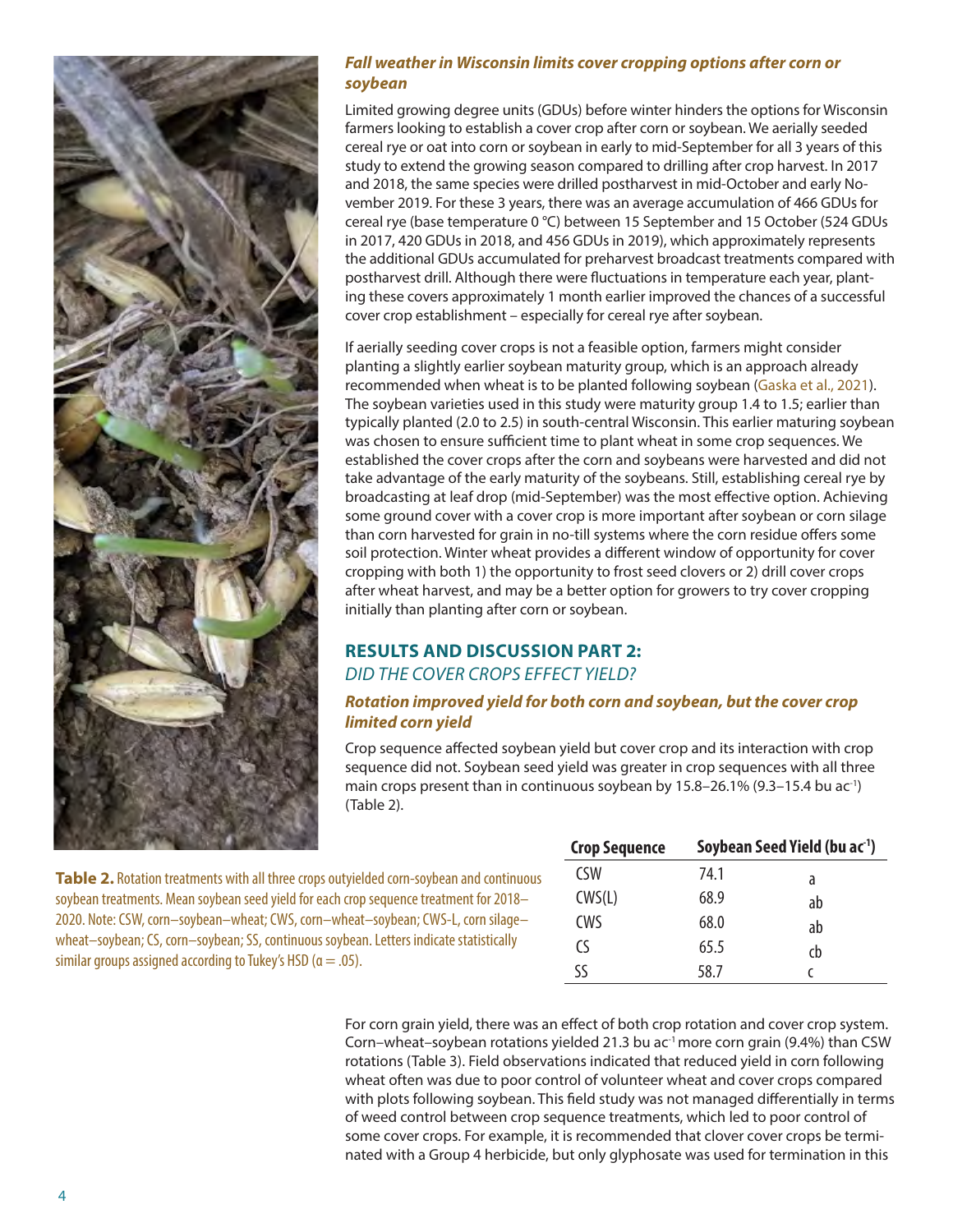study. We recommend adjusting weed management and termination plans as you add cover crops. This might mean more scouting and adjustments to weed management plans based on cover crop growth or volunteer wheat pressure.

Cover crop systems post-WH, post-WK, and no cover crop had 13.2 – 19.5 bu ac−1 (5.8–8.6%) greater corn grain yield compared with pre-WH (Table 3). Although treatments post-WH and post-WK were cover cropped treatments (both were postharvest drill), when following corn or soybean, these treatments had very little growth and were similar to the no cover crop treatment (Figure 1).

The effects of cover crops on yield are generally indirect and can be highly variable because of inconsistent establishment and weather, leading to both spatial and yearto-year variability. Some of the reasons cover crops may limit yield include the cover crop taking up water or nitrogen, being difficult to plant into cover crop residue, resulting in poor seed–soil contact, or cover crop termination can be incomplete, resulting in the cover crop competing with the early season crop for resources. For corn following a cereal rye cover crop specifically, there are concerns about allelopathy and seedling diseases. Early adoption of cover crops often leads to small yield declines for corn—less so in soybean—but that gap may be bridged by learning more effective cover crop or in-season crop management.

**Table 3.** Both crop rotation and cover crop affected corn yield. Mean corn grain yield for each crop sequence treatment and cover crop system for 2018 and 2019. Note. CWS, corn–wheat–soybean; CS, corn–soybean; CC, continuous corn; CSW, corn–soybean–wheat; None, no cover crop; pre-WK, preharvest establishment winter kill; post-WK, postharvest establishment winter kill; pre-WH, preharvest establishment winter hardy; post-WH, postharvest establishment winter hardy; Postmix, postharvest oat and rye. Letters indicate statistically similar groups assigned according to Tukey's HSD ( $\alpha = .05$ ).

| <b>Crop Sequence</b>     | Corn Grain Yield (bu ac <sup>1</sup> ) |    |  |
|--------------------------|----------------------------------------|----|--|
| CWS                      | 248.3                                  | a  |  |
| ٢S                       | 243.9                                  | ab |  |
| CC                       | 229.8                                  | ab |  |
| <b>CSW</b>               | 227.0                                  | b  |  |
| <b>Cover Crop System</b> | Corn Grain Yield (bu ac <sup>1</sup> ) |    |  |
| Post-WH                  | 245.7                                  | a  |  |
| None                     | 239.7                                  | a  |  |
| Post-WK                  | 239.5                                  | a  |  |
| Post-mix                 | 237.9                                  | ab |  |
| Pre-WK                   | 234.4                                  | ab |  |
| Pre-WH                   | 226.3                                  | h  |  |



#### *Nitrogen applied at cover crop establishment led to a small increase in corn yield*

For the grass cover crop species, we applied 30 lb urea ac<sup>-1</sup> (or none) at cover crop establishment time as a split-split treatment primarily to investigate the effect on cover crop growth. A secondary question for this treatment was whether additional N would affect the following crop. This N treatment increased corn silage yield by 0.3 Mg ha−1 (2.7%, p = 0.036). For corn grain yield, N treatment resulted in a smaller magnitude of yield increase (3.0 bu ac<sup>-1</sup>, 1.2%, p = .060). For soybean, neither N application nor interactions had a significant effect on yield. We do not recommend this practice, as likelihood of N losses to the environment with fall application are higher, and the 2.7% yield increase for corn silage was minimal.

#### *Frost seeding did not affect winter wheat grain yield*

Over 3 years of frost seeding both red clover and berseem clover into winter wheat, no strong indication of effect on grain yield was detected ( $p = .0961$ ). Average yield for pre-WH (red clover frost seeded) was 81.2 bu ac−1, pre-WK (berseem clover frost seeded) was 77.2 bu ac<sup>-1</sup>, and 76.6 bu ac<sup>-1</sup> where there was no frost seeding, but these treatments did not differ statistically. For some of the clover treatments, clover growth under the canopy was so substantial that the combine head was raised several inches. Although we did not measure straw yield, cutting the wheat stems higher